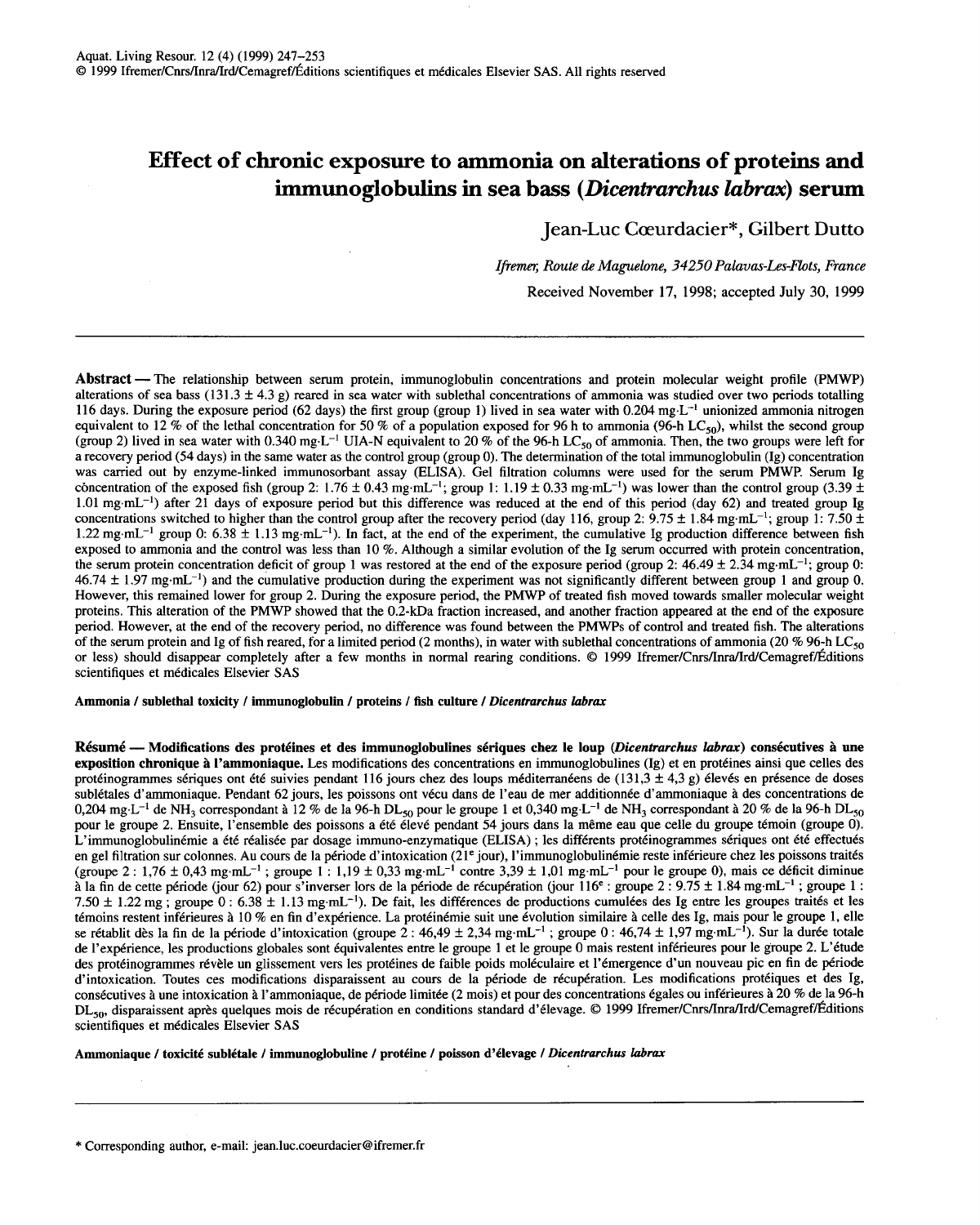# **1. INTRODUCTION**

Under intensive rearing conditions, and particularly when the water is recycled, the ammonia concentration in the water may increase. The ammonia in the water is the sum of two forms, the unionized fraction  $NH<sub>3</sub>$ and the ionized fraction  $NH_4^+$ . The relative proportion of the two forms depends on pH, temperature and salinity. The former is much more toxic than the latter but toxicity is probably due to a contribution of both forms [8]. The convention is to express ammonia concentration in terms of total ammonia nitrogen (TA-N) and unionized ammonia nitrogen (UIA-N). The specific biochemical mechanism of ammonia toxicity in fish is not fully explained, but it has been shown that ammonia intoxication impairs ATP production, induces a store depletion of polysaccharide and plasma ions, alters the neuronal synaptic transmission, induces leucopenia, erythropenia, inflammation and degeneration of gills and kidneys [8].

The ammonia 96-h  $LC_{50}$  (lethal concentration for 50 % of a population exposed for 96 h to ammonia) ranges from  $0.32 \text{ mg} \cdot L^{-1}$  UIA-N in rainbow trout *(Oncorhynchus mykiss)* to 3.1 mg $\text{L}^{-1}$  UIA-N in channel catfish *(Ictalarus punctatus)* [8]. The 96-h LC<sub>50</sub> for striped bass *(Morone saxatilis)* is 1.01 mg·L<sup>-1</sup> UIA-N and  $0.64 \text{ mg} \cdot L^{-1}$  UIA-N for another freshwater dicentrarchid, the hybrid striped bass  $(M.$  *saxatilis*  $\times$  *M*. *chrysops) [11].* 

Although data in sea water are still scarce, the 96-h  $LC_{50}$  is 1.70 mg·L<sup>-1</sup> UIA-N for the sea bass juveniles *(Dicentrarchus labrax),*  $2.55 \text{ mg} \cdot \text{L}^{-1}$  UIA-N for the both sea bream *(Sparus aurata)* and turbot *(Psetta maxima*) [13] and  $0.45$  mg·L<sup>-1</sup> UIA-N for fingerling coho salmon *(Oncorhynchus kisutch) [3].* 

An ammonia molecule is too small to act as an antigen and cannot directly modify the immune system by acting in the usual way. Moreover, it is a natural endogenous product of fish. However, during acute ammonia poisoning in fingerling coho salmon, high ammonia would be considered to act indirectly on the immune system through its toxic action or as a stressor [10].

The immune response can be modified by several stessors. Both defence mechanisms and non-specific activity may be affected [1]. However, sometimes polluant stressors may enhance certain defence parameters, e.g. an increase in circulating antibodies in the serum of striped bass exposed to water with small arnounts of cadmium [15]. More recently, it has been found that antibody concentrations, after vaccination of rainbow trout against *Streptococcus iniae,* are higher in fish exposed to ammonia; however, there was no correlation with protection [6].

The aim of this study was to examine the correlation between chronic ammonia exposure and alteration in Ig, and total protein concentrations or in the protein molecular weight profile (PMWP), as well as evaluating, by a non-Iethal procedure, the capability of sea bass to compensate for these alterations.

# **J.-L. Cœurdacier, G. Dutto**

## **2. MATERIALS AND METHODS**

## **2.1. Fish**

For the duration of the experiment, the fish were reared in a soundproofed room with controlled light and environmental parameters. Each tank  $(1 \text{ m}^3)$  received a flow of  $1 \text{ m}^3 \cdot h^{-1}$  of sea water, which was filtered (20 mm) and UV sterilized and contained the selected ammonia concentration. Temperature was kept at  $22 \pm 1$  °C, inlet O<sub>2</sub> was maintained between 120 and 150 % and outlet over 80 % of saturation [8].

The sea bass were provided by our Ifremer laboratory holding facilities. They were fed on a self-demand system with experimental home-made extruded pellets containing 54.3 % total protein and 15.3 % crude fat on a dry matter basis. Uneaten pellets and faecal particles were collected in a trap [8].

Fish, weighing  $131.3 \pm 4.3$  g, were acclimated for 41 days and divided into three groups (each in duplicate) of 110 fish. For the next 62 days, one group (group 1) was exposed to 0.204 mg·L<sup>-1</sup>UIA-N (12 %) of 96-h  $LC_{50}$ ) another group (group 2) was exposed to 0.340 mg·L<sup>-1</sup> UIA-N (20 % of 96-h LC<sub>50</sub>). One group was maintained as a control (group  $\overline{0}$ ). After the exposure period, group 2 and group 1 fish were allowed to recover in sea water without added ammonia for a period of 54 days.

Fifteen fish of each group were bled, by caudal vessel puncture, on days 0, 21 and 62 of the exposure period and at the end of the recovery period (day 116). The blood was allowed to clot at room temperature and the serum was extracted by centrifugation  $(15000 \text{ g}; 5 \text{ min})$  and stored at  $-20 \degree C$  until needed.

# **2.2. Total serum protein concentration**

The total serum protein content was determined by an autoanalyser (Cobas Mira Roche) with the proteinkit (BioMérieux, Marcy-l'Etoile, France) based on the principle of the biuret reaction. Bovine serum albumin was used as standard and the data were expressed in  $me·mL^{-1}$ .

# **2.3. Protein molecular weight profile**

Pools of sera from ten fish were initially screened by gel filtration on a ultraspherogel column Beckman Sec4000 with pre-column usg Sec Ouard. Then, the serum pools of interest were filtered by cellulose triacetate filter (Whatman 20KDA MWCO according to the manufacturer's recommendations), and the fraction lower than 20 kDa chomatographed on a Beckman Sec2000 with pre-column usg Sec Ouard. The separation of the serum fractions by gel filtration was carried out according to the technique developed by Romestand et al. [16] with some modification. Briefly, the column was equilibrated with  $NAH<sub>2</sub>PO<sub>4</sub>$ .  $Na<sub>2</sub>SO<sub>4</sub>$  100 mM at pH 7.4 and eluted with the same buffer. AlI fractions were measured at 280 nm with an absorbance detector ISCO UA-6; protein molecular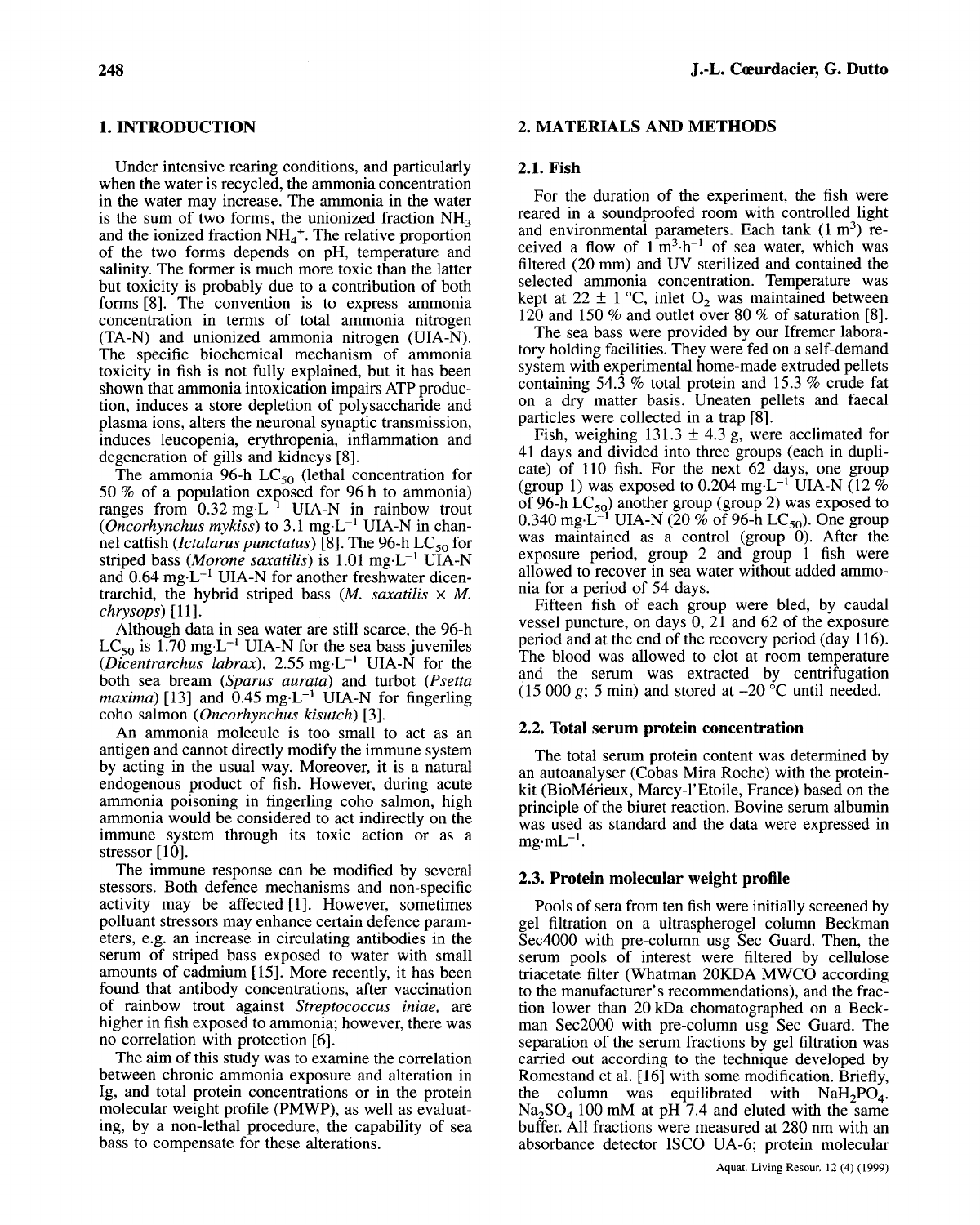Table I. Serum protein and immunoglobulin concentrations.

| Period          | Day | Group  | Size of sample | Protein $(mg·mL^{-1})$ |                 | Immunoglobulin $(mg \cdot mL^{-1})$ |                 |
|-----------------|-----|--------|----------------|------------------------|-----------------|-------------------------------------|-----------------|
|                 |     |        |                | Mean                   | 95 % confidence | Mean                                | 95 % confidence |
| Exposure period | 0   | origin | 30             | 28.39                  | 1.61            | 1.31                                | 0.43            |
|                 | 21  |        | 29             | 40.74                  | 1.70            | 3.39                                | 1.01            |
|                 | 21  |        | 30             | 37.24                  | 1.84            | 1.19                                | 0.33            |
|                 | 21  |        | 28             | 36.11                  | 2.74            | 1.76                                | 0.43            |
|                 | 62  |        | 30             | 46.74                  | 1.97            | 7.32                                | 2.02            |
|                 | 62  |        | 29             | 46.49                  | 2.34            | 5.9                                 | 1.55            |
|                 | 62  |        | 29             | 42.74                  | 1.89            | 4.06                                | 1.01            |
| Recovery period | 116 |        | 30             | 43.58                  | 2.17            | 6.38                                | 1.13            |
|                 | 116 |        | 29             | 46.56                  | 2.40            | 7.50                                | 1.22            |
|                 | 116 | 2      | 29             | 50.96                  | 3.03            | 9.75                                | 1.84            |

weight profiles were processed with SigmaPlot 3.0 software. The fractions were collected with a fraction collector ISCO SIGNET and stored at  $-20$  °C to detect Ig fragment.

## 2.4. Serum immunoglobulin concentration

Serum Ig was quantified by a double monoclonal antibody sandwich enzyme-linked immunosorbent assay  $(ELISA)$   $[2, 4, 5]$ . This technique was slightly modified; briefly, serum Ig was quantified by sandwich-ELISA using a pool of normal sea bass sera as standard [12]. Two monoclonal (for whole Ig mol ecule) and two polyclonal (for Ig fragments) antibodles agamst sea. bass Ig were used, the first antibody crude, as a coatmg, and the second one biotinilated, as a tracer. Residual binding sites were blocked with 5 % skimmed milk in phosphate-buffered saline (PBS) and the plates were washed with 0.05 % Tween 20 in PBS. Streptavidin-Iabelled with horseradish peroxidase and ortho-phenylenediamine dihydrochloride permitted the revelation. The absorbance was measured at 492 nm using a labsystem multiscan RC monitored by GENESIS 1.79 software (labsystems). The data were expressed in mg $\cdot$ mL<sup>-1</sup>.

# 2.5. Statistics

Statistics (arithmetic mean, confidence interval, ANOVA, etc.) were carried out with SigmaStat 2.0 software (Jandel Scientific).

Except if there were more details, results were expressed as arithmetic means (95 % confidence interval and for comparing groups  $P < 0.05$ .

## 3. RESULTS

#### 3.1. Duplicate

Each group was followed in duplicate and nonstatistical differences were found between duplicates for protein or Ig concentrations  $(0.94 < P < 0.09$  with 28 degrees of freedom). Consequently, data from the duplicate groups were pooled and treated as one group for further analysis.

## 3.2. Total protein

## *3.2.1. Serum concentration (table 1)*

On day 21 of the exposure period the protein concentrations *(figure* 1, lines) of the treated groups were significantly lower than the control group concentration (group 0:  $40.74 \pm 1.70$  mg·mL<sup>-1</sup>; group 1:  $37.24 \pm 1.84 \text{ mg} \cdot \text{mL}^{-1}$  and group 2:  $36.11 \pm 1.84 \text{ mg} \cdot \text{m}^{-1}$ 2.74 mg·mL<sup>-1</sup>). From days 21 to 62, the protein concentration increase was equal between groups 2 and O. The increase for group 1 was higher than that for group 0, compensating for the protein concentration deficit of the first  $21$  days. During the recovery period, the protein concentration did not change significantly for group 1 and group O. However, the group 2 protein concentration continued to increase and became higher than for the other two groups (43.58  $\pm$ 2.17 mg·m $\text{L}^{-1}$ , 46.56  $\pm$  2.40 mg·m $\text{L}^{-1}$  and 50.96  $\pm$  $3.03 \text{ mg.mL}^{-1}$ , respectively).

The total protein production including conservation and increase can be calculated from the surface under the curves and is expressed as  $mg \cdot mL^{-1} \cdot day^{-1}$  *(figure* 1, vertical bars). The cumulated production during the exposure period is lower for the treated groups, with a significant statistical difference only at the end of this period ( $P = 0.006$ ). This tendency was inverted during the recovery period and cumulative production throughout the experiment was not different between group 1 and group 0 but remained lower for group 2.

## *3.2.2. Protein molecular weight profile*

The curve obtained from the pooled sera by chromatography on Sec4000 presented five or six peaks, classed by their retention volume and expressed as mL (A: 6.0; B: 8.0; C: 9.8; D: 11.9; E: 12.5 and F: 13.6). The bar chart *(figure* 2) is the expression of the percentage of each fraction. The alterations started on day 21 for group 2 with an increase in fraction D and the emergence of fraction E, and became more marked at the end of the exposure period (day 62) for group 2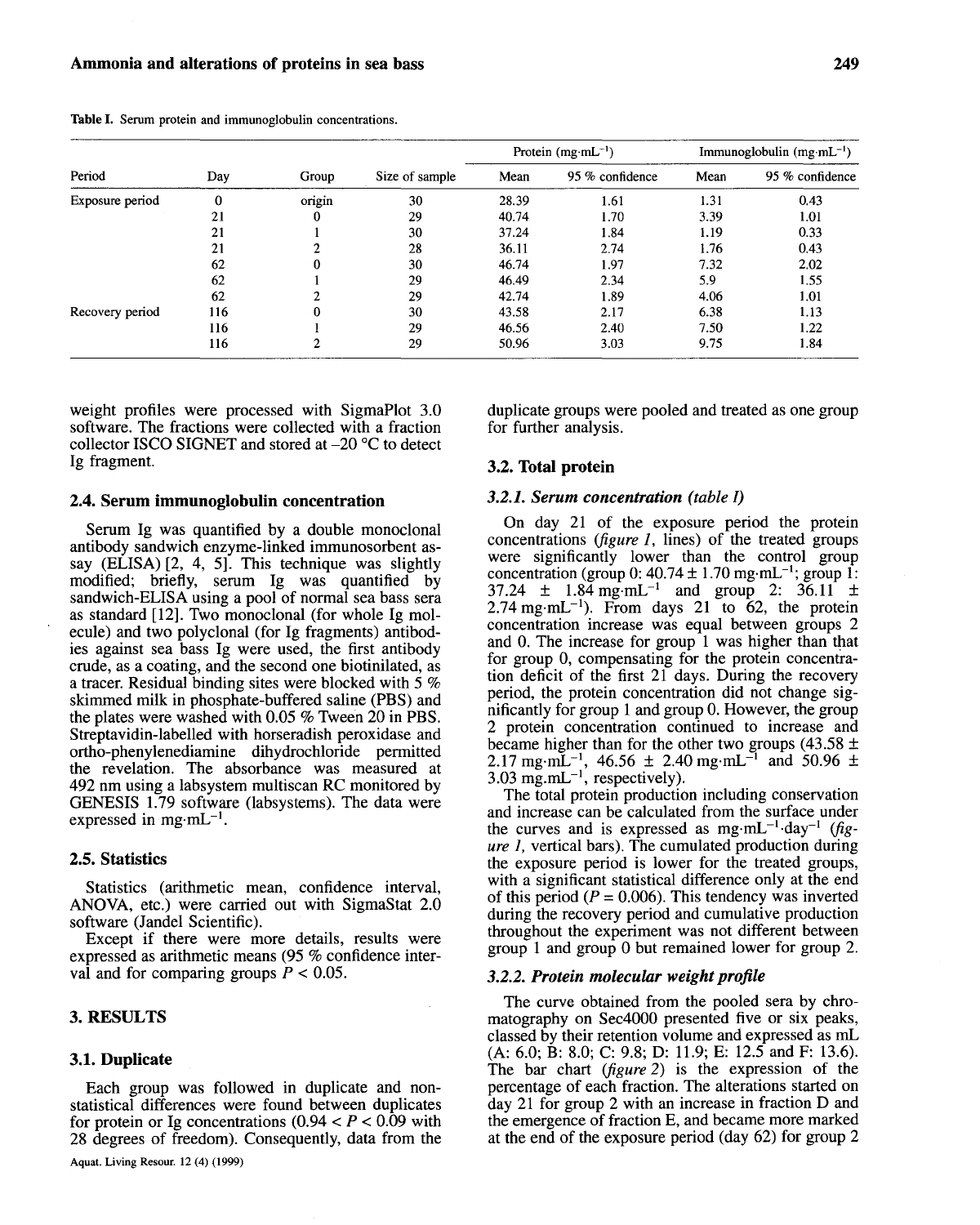$\begin{bmatrix} 60 \\ - \leftarrow \text{Group 0} \\ - \text{Group 1} \end{bmatrix}$   $\begin{bmatrix} 60 \\ + \leftarrow \text{Group 1} \\ - \text{Group 2} \end{bmatrix}$  $\frac{1}{2}$  = -origin  $\frac{1}{2}$  = -original  $\frac{1}{2}$  = -original  $\frac{1}{2}$  = -original  $\frac{1}{2}$  = -original  $\frac{1}{2}$  = -original  $\frac{1}{2}$  = -original  $\frac{1}{2}$  = -original  $\frac{1}{2}$  = -original  $\frac{1}{2}$  = -original  $\frac$  $\begin{array}{|c|c|c|c|c|c|c|c|c|} \hline \texttt{c} & \texttt{c} & \texttt{c} & \texttt{c} \\ \hline \texttt{c} & \texttt{c} & \texttt{c} & \texttt{c} & \texttt{c} \\ \hline \texttt{c} & \texttt{c} & \texttt{c} & \texttt{c} & \texttt{c} \\ \hline \texttt{c} & \texttt{c} & \texttt{c} & \texttt{c} & \texttt{c} & \texttt{c} \\ \hline \texttt{c} & \texttt{c} & \texttt{c} & \texttt{c} & \texttt{c} & \texttt{c$ }<br>}  $\frac{1}{2}$  c  $\frac{1}{2}$  c  $\frac{1}{2}$  c  $\frac{1}{2}$  c  $\frac{1}{2}$   $\frac{1}{2}$  c  $\frac{1}{2}$  c  $\frac{1}{2}$  c  $\frac{1}{2}$  c  $\frac{1}{2}$  c  $\frac{1}{2}$  c  $\frac{1}{2}$  c  $\frac{1}{2}$  c  $\frac{1}{2}$  c  $\frac{1}{2}$  c  $\frac{1}{2}$  c  $\frac{1}{2}$  c  $\frac{1}{2}$  c  $\frac{1}{2$  $\frac{1}{2}$   $\frac{1}{2}$   $\frac{1}{2}$   $\frac{1}{2}$   $\frac{1}{2}$   $\frac{1}{2}$   $\frac{1}{2}$   $\frac{1}{2}$   $\frac{1}{2}$   $\frac{1}{2}$   $\frac{1}{2}$   $\frac{1}{2}$   $\frac{1}{2}$   $\frac{1}{2}$   $\frac{1}{2}$   $\frac{1}{2}$   $\frac{1}{2}$   $\frac{1}{2}$   $\frac{1}{2}$   $\frac{1}{2}$   $\frac{1}{2}$   $\frac{1}{2}$   $10 - \frac{1}{40 - 42 - 462}$   $10 - \frac{1}{40 - 42 - 462}$   $10 - \frac{1}{40 - 42 - 462}$   $10 - \frac{1}{40 - 42 - 462}$  $\frac{1}{2}$   $\frac{1}{2}$   $\frac{1}{2}$   $\frac{1}{2}$   $\frac{1}{2}$   $\frac{1}{2}$   $\frac{1}{2}$   $\frac{1}{2}$   $\frac{1}{2}$   $\frac{1}{2}$   $\frac{1}{2}$   $\frac{1}{2}$   $\frac{1}{2}$   $\frac{1}{2}$   $\frac{1}{2}$   $\frac{1}{2}$   $\frac{1}{2}$   $\frac{1}{2}$   $\frac{1}{2}$   $\frac{1}{2}$   $\frac{1}{2}$   $\frac{1}{2}$   $\bar{\bar{s}}$  $\frac{1}{2}$   $\frac{1}{2}$   $\frac{1}{2}$   $\frac{1}{2}$   $\frac{1}{2}$   $\frac{1}{2}$   $\frac{1}{2}$   $\frac{1}{2}$   $\frac{1}{2}$   $\frac{1}{2}$   $\frac{1}{2}$   $\frac{1}{2}$   $\frac{1}{2}$   $\frac{1}{2}$   $\frac{1}{2}$   $\frac{1}{2}$   $\frac{1}{2}$   $\frac{1}{2}$   $\frac{1}{2}$   $\frac{1}{2}$   $\frac{1}{2}$   $\frac{1}{2}$  1 0 20 40 60 80 100 120 Days nerind ==

Figure 1. Kinetics of total proteins in serum (lines). The fish were reared in sea water with  $0.204 \text{ mg} \cdot \text{L}^{-1}$  UIA-N (group 1) and 0.340 mg-L-1 unionized ammonia nitrogen unionized ammonia nitrogen (UIA-N) (group 2) during the exposure period (days  $0-62$ ) and in the same water as the control group (group 0) during the recovery period (days 63-116). Means are expressed in mg·mL<sup>-1</sup>  $\pm$  95 % confidence interval. The cumulated production of total protein (vertical bars) incIuding conservation and increase is represented by the surface under the curve chart and is expressed as mg·mL<sup>-1</sup>·day<sup>-1</sup>  $\pm$ 95 % confidence interval.

and group 1. However, this alteration disappeared after the recovery period.

If the proteins are divided into two groups (the molecular weight of fraction D is approximately 20 kDa, it is between ribonuclease, 13.7 kDa, and carbonic anhydrase, 29 kDa) of high molecular weight  $(MW)$ : A, B, C, and low  $MW$ : D, E, F, a transition of the distribution to low MW protein is shown. The ratio DEF/ABC *(figure* 3) increased with the level and duration of treatment. This alteration disappeared after the recovery period.

The curve obtained by chromatography on Sec2000 of the fraction less than 20 kDa of pooled sera *(fig-*



Figure 3. Alteration of the molecular weight protein distribution. The proteins are divided into two groups: peaks A, B, C, and peaks D, E, F (D corresponds roughly to 20 kDa) The bars represent the ratio DEF/ABC.

*ure* 4) presented curves with three or four peaks, classed by their retention volume and expressed as mL (pl: 11.8; p2: 12.8; p3: 13.4; p4: 14.2). On day 21, the shapes of the curves of the different groups were similar with three fractions (p1;  $p2$ ;  $p4$ ), including group 2, on day 21. (The p2 fraction has the same retention volume as uracil: 112 Da. Extrapolation for the other fractions would not be correct, since molecules lower than 1 kDa are out of the range of Sec2000.) On day 62, the group 1 and 2 graphs showed a fourth fraction (p3: arrow) just before the lowest. The p3 fraction disappeared after the recovery period.

## 3.3. Immunoglobulins

#### *3.3.1. Serum concentration (table 1)*

The Ig concentration *(figure* 5, lines) in the treated groups did not change significantly until day 21 of the exposure period; however, Ig concentration in the control group increased in this period (group 0:  $3.39 \pm$ 1.01; group 1: 1.19  $\pm$  0.33; group 2: 1.76  $\pm$  0.21).



Figure 2. Protein molecular weight profiles of pools of sera from ten fish were separated by gel filtration on an ultraspherogel column Beckman Sec4000 with pre-column usg Sec Guard with NaH<sub>2</sub>PO<sub>4</sub>. Na<sub>2</sub>SO<sub>4</sub> 100 mM at pH 7.4 as buffer. The bars represent the percentage of each fraction caIculated as the ratio of surfaces. The arrows show the emergence of a new fraction (peak E).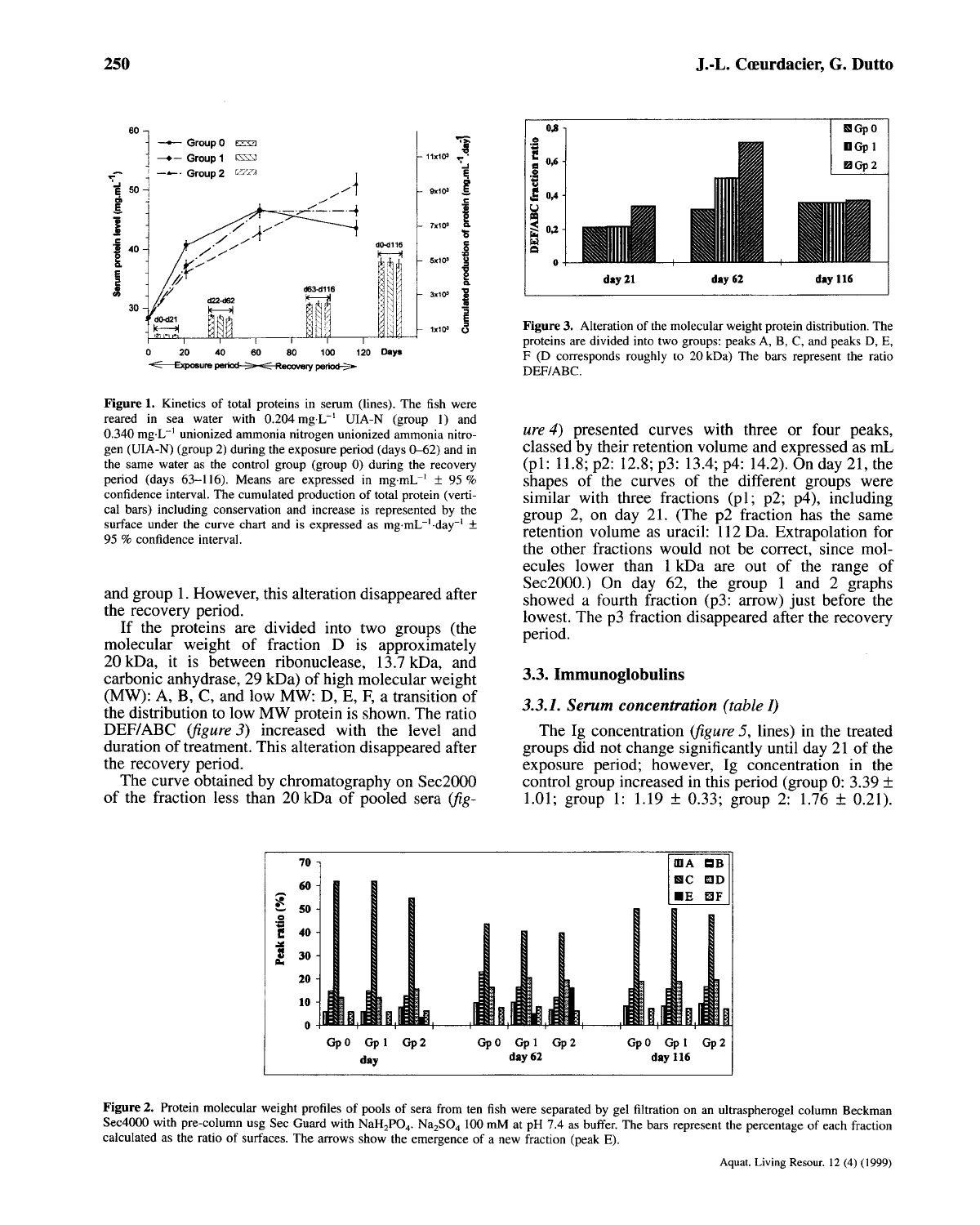

Figure 4. Protein molecular weight profiles of serum fractions with a molecular weight lower than 20 kDa. Pools of sera from ten fish were filtered with cellulose triacetate filter (Whatman 20KDA MWCO) and separated by gel filtration on a column Beckman Sec2000 with pre-column usg Sec Guard with NaH<sub>2</sub>PO<sub>4</sub>. Na<sub>2</sub>SO<sub>4</sub> 100 mM at pH 7.4 as buffer. The bars represent the percentage of each fraction calculated as the ratio of surfaces. Fraction 2 has the same retention volume as Uracil (112 Da).

From day 21 to day 62 group 1 Ig concentration increased as that of group 0, whilst that of group 2 was lower than group O. At the end of the exposure period, treated groups were still statistically lower than group 0, even if group 1 and group 0 only differed with  $P =$ 0.06. During the recovery period, Ig concentration increased in the treated groups (group 1 from 5.9  $\pm$ 1.55 to 7.50  $\pm$  1.22 and group 2 from 4.06  $\pm$  1.01 to 9.75  $\pm$  1.84). At the end of recovery period, Ig concentration of group 0 became the lowest.

The cumulative production of Ig (calculated as defined for proteins; *figure* 5, bars) of treated groups,



Figure 5. Kinetics of immunoglobulin in serum (line). The fish were reared in sea water with  $0.204$  mg·L<sup>-1</sup> UIA-N (group 1) and  $0.340$  mg·L<sup>-1</sup> UIA-N (group 2) during the exposure period (days  $0-62$ ) and in the same water as the control group (group 0) during the recovery period (days 63-116). Means are expressed in mg·mL<sup>-1</sup>  $\pm$ 95 % confidence interval. The cumulated production immunoglobulin (vertical bars) including conservation and increase is represented by the surface under the curve chart and is expressed as  $mg \cdot mL^{-1}$ ·day-± 95 % confidence interval.

during the exposure period, was lower than group 0 with a significant statistic difference on day 21 ( $P =$ 0.01) but only group 2 still differed  $(P = 0.01)$  at the end of this period. During the recovery period the cumulative productions were similar in the three groups. Cumulative Ig productions, throughout the experiment, were lower in the treated groups than in the control.

# *3.3.2. Immunoglobulin in chromatographied fractions*

The occurrence of Ig fragments was researched in D, F and p3 fractions, with double polyclonal antibody ELISA. No Ig fragment was found.

# 4. DISCUSSION

First of all, a variation in protein and Ig concentrations versus time of the control group was observed. Protein concentration alterations over the year have been recorded in sea bass broodstock [5]. A regular increase has also been observed in protein and Ig serum concentrations in sea bass fry from 40 up to 200 g in weight, with fluctuation before stabilization around 350 g in weight.

Actually, most agents investigated as stress have other detrimental actions (infection, toxicity, etc.) [1]. Ammonia can be considered as toxic [14] or as a stressor [10] or both [6].

The diminution of serum protein concentration and the relative increase in low molecular weight proteins may be due to an augmentation of catabolism, a possible utilization of these compounds for metabolic purposes or the necrosis of cells and consequent impairment in protein synthetic machinery [9]. In this study, during the exposure period, the lower increase in protein concentrations and the protein molecular weight profile alterations, with a general transition to protein MW lower than 20 kDa, started earlier in group 2 (day 21) and became obvious in the treated groups at the end of this period (day 62). These alterations seem to be in relation to dose and time *(figure* 3), which assume a dose dependence and probably a toxic action. On day 62, the fish of group 2 started to compensate and had the same production of protein as those of group 0 and, moreover, those of group 1 started to compensate for the protein level deficit. This compensation suggested a stress action as defined by Selye and reported by Wedmeyer [20]: "The various physiological changes that occur as fish respond to stressful challenge are adaptive in nature and are required to achieve acclimation" and data found by Ingram [7] showed a similar movement in protein molecular weight profiles of brown trout injected with PBS, which also suggested a stress action. Actually, ammonia may act as a toxin and a stressor.

The increase in free amino acid content in fish tissues, under ambient ammonia, has been explained by protein degradation and a lower use of free amino acids  $[9]$  and by a rapid turn over of proteins  $[17]$ . This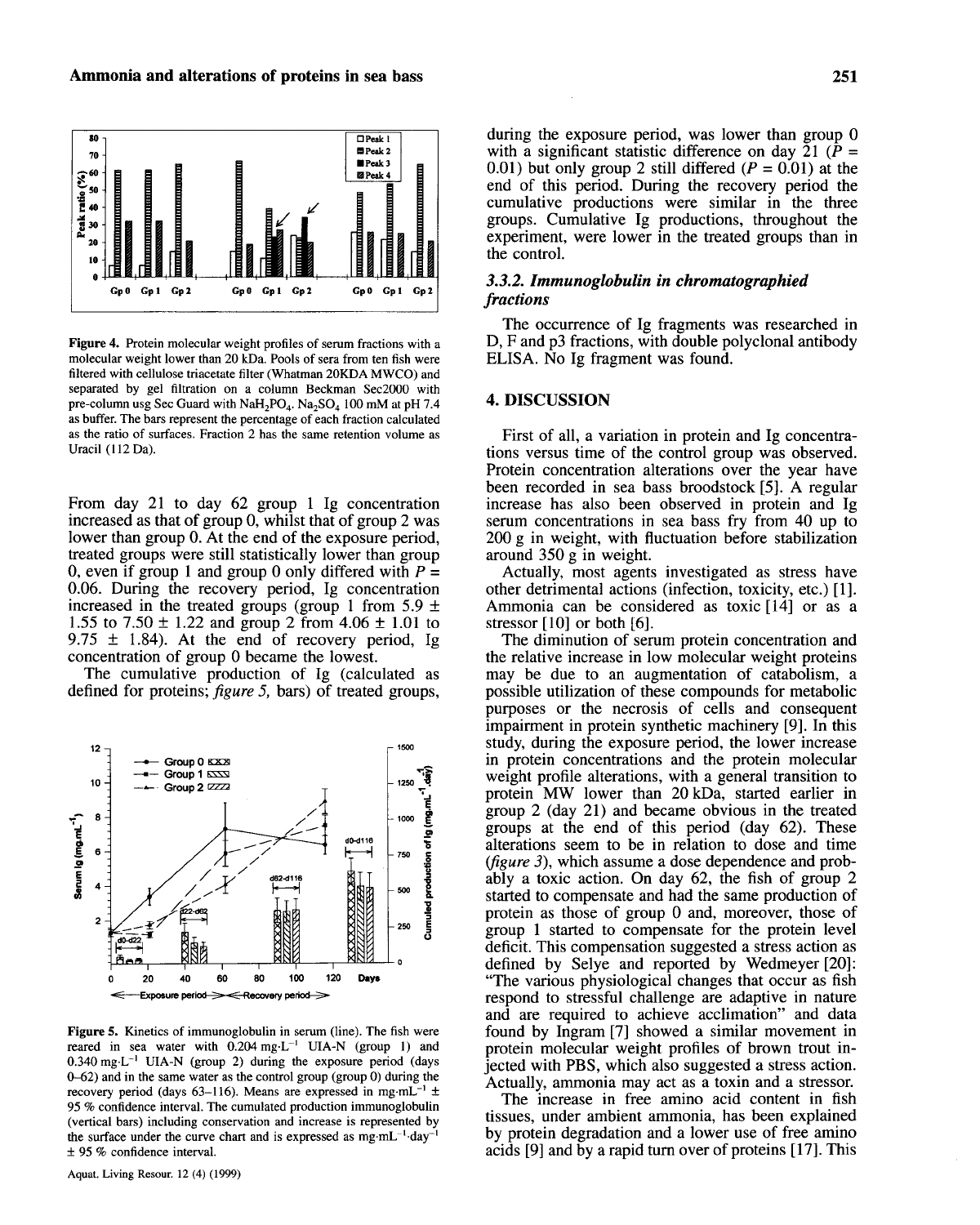can be compared with the increase in low molecular weight proteins, and an alternative hypothesis can also be proposed: some of these low molecules were kept as a reserve to be used later to build bigger proteins. The higher production after intoxication in treated groups, and the equal cumulated production over all three groups, suggest that the fish had to restock this reserve unbalanced by poisoning. Another explanation of the higher production in treated groups, during the recovery period, could be a boosting resulting from a feedback action.

Information about the action of ammonia on fish Ig is very scarce but vaccination of rainbow trout against *Streptococcus iniae* [6] or against *Aeromonas hydrophila* [19] induced an augmentation of antibodies. However, several works studying pollution action on fish immune system reported an augmentation [15] or a reduction [1] of antibody titre after stress induced by heavy metals, although sewage did not change the specific antibodies or total immunoglobulins of dab *(Limanda limanda)* [18]. In this present work, the Ig concentration did not increase at the beginning (day 21) of the exposure period. Then adaptation appeared with higher Ig production but the difference on day 62, between group 0 and group 1, was still important (even if  $P = 0.06$ ) and greater between group 0 and group 2 than at the beginning of the exposure period. This evolution resembled that of the proteins but it also presented a time lag for daily and cumulative production. However, Ig or Ig fragments could not be detected in low chromatography fractions which denies an augmentation of lysis and strengthens the idea of a reserve, which is consistent with the higher production in treated groups during the recovery period. Although ammonia also affects Ig concentration, it is not conclusive whether it acts directly or through a general protein alteration.

Increase in protein and Ig productions after ammonia exposure assumes a boosting by ammonia and it is consistent with findings by Sommer [19] and Hurvitz [6]. However, the latter proved the lack of correlation between antibody level and protection. In this case [6], a higher Ig production, as a boosting, would highlight a detrimental action of ammonia. The loss of efficiency of those antibodies would be compensated by a higher production.

It can be concluded that alteration of serum protein and Ig concentrations, in fish reared in water with sublethal ammonia concentrations, for a period of 2 months should completely disappear after a few months in normal rearing conditions. However, it is not known whether the fish would adapt to a sublethal ammonia concentration in water when exposed for longer periods during their lifetime.

## Acknowledgement

We are grateful to Dr Stuart Hetherington of Mannin Seafarm, Isle of Man for critical reading of the manuscript.

# REFERENCES

- [1] Anderson D.P., Immunological indicators of environmental stress on immune protection and disease outbreaks, Am. Fish. Soc. Symp. 8 (1990) 38-50.
- [2] Bourmaud C.A.F., Romestand B., Bouix *G.,* Isolation and partial characterization of IgM-like seabass (Di*centrarchus labrax* L., 1758) immunoglobulins, Aquaculture 132 (1995) 53-58.
- [3] Buckle J.A., Acute toxicity of unionised ammonia to fingerling coho salmon, Progress Fish Cult. 40 (1978) 30-32.
- [4] Breuil G., Vassiloglou B., Pepin J.P., Romestand B., Ontogeny of IgM-bearing cells and changes in the immunoglobulin M-like protein level (IgM) during larval stages in sea bass *(Dicentrarchus labrax),* Fish Shellfish Immunol. 7 (1997) 29-43.
- [5] Coeurdacier J.L., Pepin J.F., Fauvel C., Legall P., Bourmaud A.F., Romestand B., Alterations in total protein IgM and specific antibody activity of male and female sea bass *(Dicentrarchus labrax* L., 1758) serum following injection with killed *Vibrio anguillarum,*  Fish Shellfish Immunol. 7 (1997) 151-160.
- [6] Hurvitz A., Bercovier H., Van Pijn l, Effect of ammonia on the survival and the immune response of rainbow trout *(Oncorhynchus mikiss* Walbaum) vaccined against *Streptococcus iniae,* Fish Shellfish Immunol. 7 (1997) 45-53.
- [7] Ingram G.A., Alexander J.B., Serum protein changes in brown trout *(Salmo trutta* L.) after single injections of soluble and cellular antigens, J. Fish Biol. 11 (1977) 283-291.
- [8] Lemarié G., Covès D., Dutto G., Gasset E., Person-Le Ruyet J., Chronic toxicity of ammonia for European sea bass *(Dicentrarchus labrax)* juveniles, in: Swanson c., Young P. (Eds.), MacKinley Int. Congr. on the biology of fish, American Fisheries Society, Bethesda, 1996, pp. 65-76.
- [9] Malla Reddy P., Bashamohideen M., Alteration in protein metabolism in selected tissues of fish, *Cyprinus*  concentration of cypermethrin, Environ. Monit. Assess. 36 (1995) 183-190.
- [10] Môck A., Peters G., Lysozyme activity in rainbow trout, *Oncorhynchus mikiss* (Walbaum), stressed by